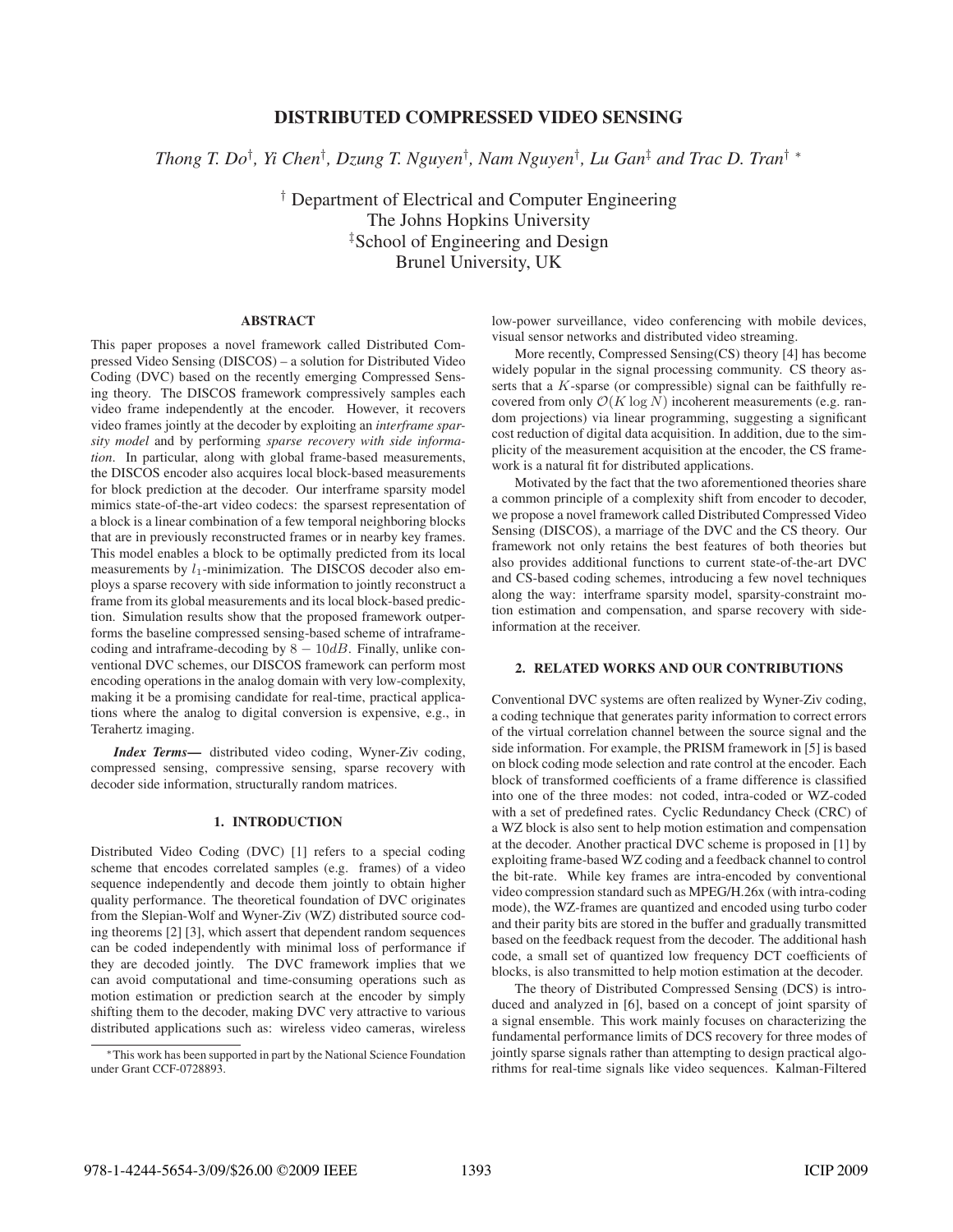Compressed Sensing (KF-CS) is proposed in [7] for reconstructing a time sequence of spatially sparse signals (e.g. video frames). The KF-CS algorithm is based on two assumptions: *(i)* the sparsity pattern of frames' transform coefficients changes slowly over time; and *(ii)* a simple prior model on the temporal dynamics of its support set is available. Unfortunately, both assumptions are quite restrictive and not always true in many practical applications.

### 2.1. Our Contributions

While current CS-based approaches only focus on modifying the sparse recovery algorithms, our approach aims at a complete design of both measurement acquisition and recovery processes as in the aforementioned practical Wyner-Ziv based DVC schemes. Our main original contributions in this work include

- A novel model of interframe sparsity for video sequences;
- Novel algorithms of sparsity-constraint block prediction, motion estimation and motion compensation;
- Sparse recovery with decoder side information;
- A practical, real-time system design of distributed video coding based on a compressed sensing acquisition method of both local block-based and global frame-based measurements.

### 3. DISTRIBUTED COMPRESSED VIDEO SENSING

### 3.1. Architecture

The architecture of our proposed DISCOS framework is depicted in Fig. 1.

### 1. *Description of the Encoder*

Frames of a video sequence are divided into two categories: key frames (also called I-frames) and non-key frames (also called CSframes). Key frames are intra-coded by conventional video compression standards such as the MPEG/H.26x (with intra-coding mode) and are sent periodically after a certain number of CS-frames. This is similar to the Group-of-Pictures (GOP) structure in many video codecs. CS-frames are compressively sampled by a common measurement ensemble. Both block-based measurements and framebased measurements of each CS-frame are rounded to integers and transmit sequentially to the decoder.

## 2. *Description of the Decoder*

Key frames are obviously decoded by conventional video compression standards. The bitstream of measurements is first inversequantized. Block-based measurements, along with preceding and following key frames, are used for generating sparsity-constraint block prediction as described in the Algorithm 1. Instead of using a fixed linear transform (e.g. the block DCT), we use a dictionary of temporal neighboring blocks as the sparsifying matrix for a block in CS-frames. In our opinion, this is by far the sparsest representation of a block in a typical video sequence where temporal correlation dominates spatial correlation. In this algorithm, it is also possible to use only neighboring blocks in previously reconstructed frames rather than those in preceding and following key frames to minimize latency. Unfortunately, this would result in error propagation in subsequent CS frames in the same GOP since there is always a mismatch between the original frame and the reconstructed one at the decoder.

The process of block prediction generates side information at the decoder that is similar to the philosophy of motion estimation at the decoder side in other conventional DVC schemes mentioned above although our  $l_1$ -minimization based approach is more powerful because it contains the conventional block matching motion estimation as its special case. The DISCOS decoder regards the block-based prediction frame as the side information to recover the input frame from global measurements by employing Algorithm 2.

#### 3.2. Key Underlying Principles

#### 1. *Block-based measurements vs. frame-based measurements*

Unlike all other existing CS-based schemes in which compressed measurements are taken globally at the frame level, DISCOS acquires a mixture of measurements at both frame level and block level. Our motivation comes from the observation that the block motion model is very efficient for exploiting temporal correlation among frames, serving as the key factor for the success of current video compression standards.

From the perspective of incoherence principle in CS theory, block-based measurements seem to be less efficient than framebased measurements as the sensing matrix of block-based measurements is block-diagonal while that of frame-based measurements is dense, implying that the former is less incoherent than the latter (in some sparsifying domain). However, by sacrificing a part of incoherence, block-based measurements can preserve *local information* that helps the decoder construct more accurate SI based on the interframe sparsity model and sparsity-constraint block prediction. While conventional CS trades off structure for randomness to get maximal incoherence, our approach attempts to balance between randomness and structure to gain better SI at the decoder.

2. *Interframe sparsity model and sparsity-constraint block prediction*

The interframe sparsity model, which is depicted in the Fig. 2, assumes that a block can be sparsely represented by a linear combination of a few temporal neighboring blocks that were available at the decoder. The neighboring blocks can be the ones in previously reconstructed frames or in nearby key frames (I-frames). While the block prediction algorithm in conventional video coding standards seeks the best-matching block, the sparsity-constraint block prediction algorithm in DISCOS finds the one that can be linearly represented by the fewest number of temporal neighboring blocks, given its compressed measurements. Our sparsity-constraint block prediction scheme is more powerful than the block-matching as it enables a block to be adaptively predicted from the optimal number of neighboring blocks, given its compressed measurements.

### 3. *Sparse Recovery with Decoder SI*

DISCOS employs a very simple but efficient algorithm of sparse recovery with decoder SI: to substract the measurement vector of an input frame from that of a block-based prediction frame to form a new measurement vector of the prediction error. As soon as the prediction is sufficiently close to the original frame, the prediction error should be sparse (in the spatial domain or in some transform domain such as DCT or DWT) and thus, it can be faithfully recovered from its compressed measurements. The approximation of an input frame is then simply recovered by adding the prediction error to the prediction frame.

#### 4. SIMULATION RESULTS

This section compares the performance between our proposed DISCOS scheme and that of the baseline CS-based scheme of intraframe-coding and intraframe-decoding, which simply recovers frames from its frame-based measurements independently without exploiting temporal correlation among frames.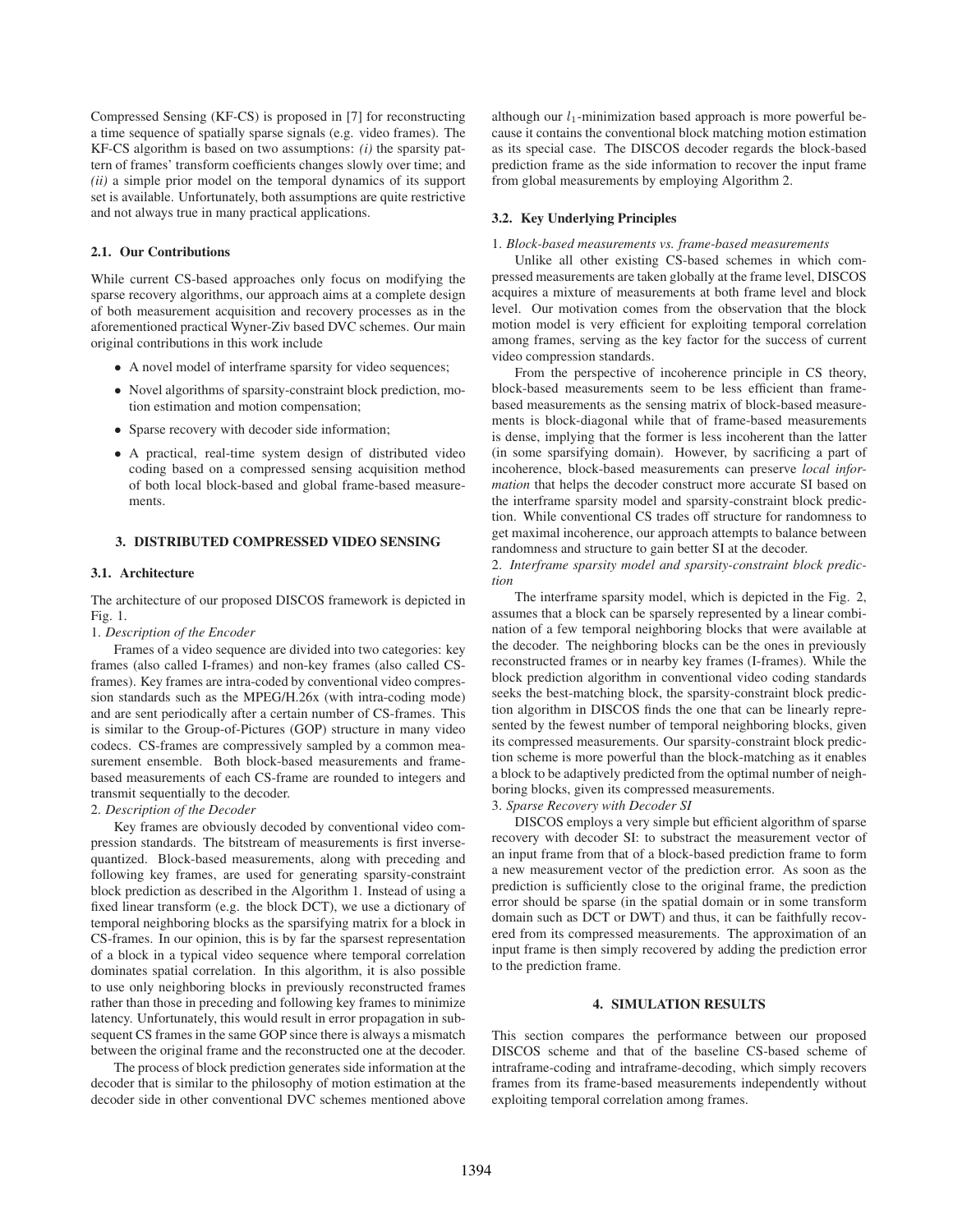

Fig. 1. Architecture of Distributed Compressed Video Sensing.



Fig. 2. The interframe sparsity model assumes a (vectorized) block in a CS-frame can be sparsely represented as a linear combination of (vectorized) temporal neighboring blocks in preceding and following key frames.

**Input:** block-based sensing matrix  $\Phi_B$ , compressed measurement vector of an input macro-block (MB)  $y_B$ , coordinates of the center of the MB  $(u, v)$ , preceding and following key frames  $I_1$ ,  $I_2$ , diameter of the correlated areas in two key frames 2<sup>s</sup> **Output:**  $l_1$ -minimization prediction of the input MB

———————————————————————————-

Let  $D_B$  be a matrix whose columns are all vectorized MBs inside the correlated area of the preceding key frame  $I_1(u-s:u+s,v$  $s : v + s$  and inside that of the following key frame  $I_2(u - s)$ :  $u + s, v - s : v + s$ . Solve the following optimization:

> $\hat{\alpha}_B = \text{argmin} ||\alpha_B||$ s.t.  $\mathbf{y}_B = \mathbf{\Phi}_B \mathbf{D}_B \alpha_B$

**Output:**  $\hat{\mathbf{x}}_B = \mathbf{D}_B \hat{\alpha}_B$ , a prediction of the input MB;



In both schemes, we use the method of Structurally Random Matrices (SRMs) [8] for acquiring measurements. SRM naturally fits for real-time, practical distributed applications as it requires very low-complexity at the encoder, supports fast reconstruction at the decoder and is easy to implement in analog/optical domain. At the decoder-side, Sparsity Adaptive Matching Pursuit (SAMP) [9] reconstruction algorithm is used in sparsity-constraint block prediction (Algorithm 1) to solve the  $l_1$ -minimization since it has high reInput: (vectorized) prediction frame  $\tilde{x}$ , measurements of an input frame **y**, its corresponding sensing matrix **Φ** and its sparsifying matrix **Ψ**

———————————————————————————-

Output: Approximation of the (vectorized) input frame.

 $\tilde{\mathbf{y}} = \mathbf{\Phi}\tilde{\mathbf{x}}$  { Measurement vector of a prediction frame}  $z = y - \tilde{y}$  { Measurement vector of a prediction error} Solve the following optimization:

$$
\hat{\beta} = \operatorname{argmin} ||\beta||_1 \quad \text{s.t.} \quad \mathbf{z} = \mathbf{\Phi} \mathbf{\Psi} \beta
$$

**Output:**  $\tilde{\mathbf{x}} + \Psi \hat{\boldsymbol{\beta}}$ , an approximation of the (vectorized) input frame

Algorithm 2: Algorithm of Sparse Recovery with Decoder SI

construction accuracy while retaining a low-complexity implementation. The GPSR algorithm [10] is used in both the algorithm of sparse recovery with decoder SI (Algorithm 2) and the sparse recovery in the baseline scheme.

The test signals are the first 100 frames of two CIF video sequences: *Foreman* and *CoastGuard*. In the simulation, DISCOS uses the GOP size of 4 and block size of  $16 \times 16$ , the budget of measurements is equally divided into block-based and frame-based measurements. Both schemes use Daubechies wavelet 9/7 as their spatially sparsifying matrices at the decoder side.